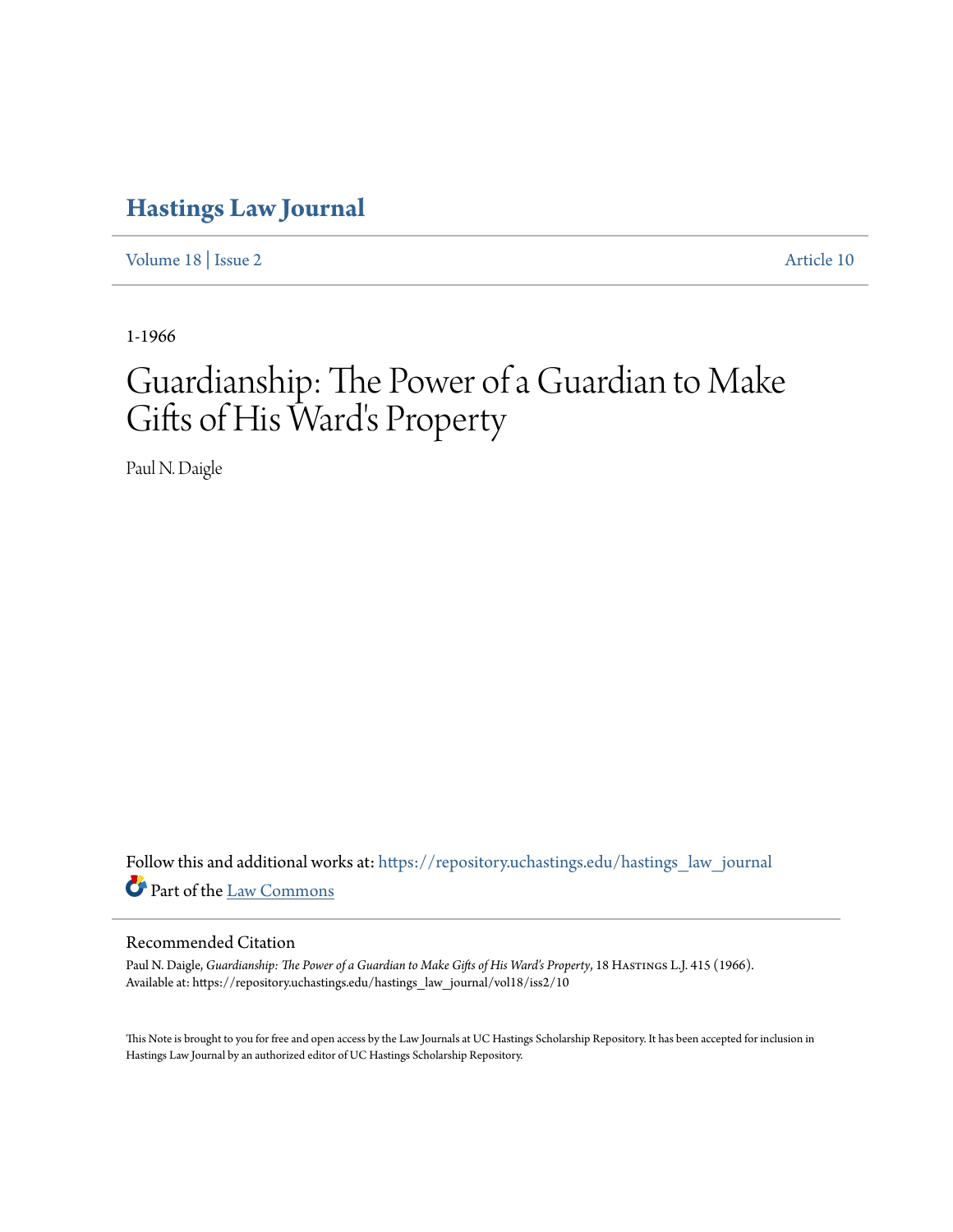## **NOTES**

#### **GUARDIANSHIP: THE POWER OF A GUARDIAN TO MAKE GIFTS OF HIS WARD'S PROPERTY**

A guardian's ability to dispose of his ward's property is limited by section 1558 of the California Probate Code, which provides in part that:

On the application of the guardian or next of kin of an insane or incompetent person, the court may direct the guardian to pay and distribute surplus income, not used for the support and maintenance of the ward, or any part of such surplus income, to the next of kin whom the ward would, in the judgment of the court, have aided, if said ward had been of sound mind. The granting of such allowance and the amounts and proportions thereof shall be discretionary with the court, but the court shall give consideration to the amount of surplus income available after due provision has been made for the proper support and maintenance of the ward, to the circumstances and condition of life to which the ward and said next of kin have been accustomed and to the amount which the ward would, in the judgment of the court, have allowed said next of kin, had said ward been of sound mind... **.J**

It is not difficult to imagine problems which might arise under the language of this statute. Three hypothetical, though not unlikely, possibilities will serve as illustrations:

1. A, a wealthy gentleman of 70, has a son, B, who has deserted his wife and C, her child by a former marriage. A has paid all the expenses for C's college education and is about to support C through four years of medical school. A is declared incompetent and his person and property placed under guardianship.

2. D, an elderly widow with independently wealthy adult children, has given her second cousin \$5000 for each of the past ten years. **E,** the second cousin, does not need the money for support, but D has expressed a desire that E have the money now instead of waiting to take under her will. With this money, **E** is able to take a vacation each year which she could not otherwise afford. D is declared incompetent and her person and property placed under guardianship.

**3.** F, a millionaire many times over, having no relatives, executes a will leaving his entire estate to G, a destitute childhood friend with whom F served in the Army. G, having no income of his own, has been supported by F for the past twenty years. F is declared incompetent and his person and property are placed under guardianship.

Now C, **E,** and **G** file for an allowance from the surplus income of their respective incompetent benefactors. A reading of section 1558 will lead to the inescapable conclusion that neither C, **E,** nor G will be successful, because none of them fall within the accepted definition of "next of kin," defined in California as "those who would be entitled to succeed to the property of a person under the laws of intestate succession."2 Thus, even though the ward, during compe-

<sup>&</sup>lt;sup>1</sup> CAL. PROB. CODE  $\S$  1856 is identical to  $\S$  1558, with the exception that the terms "conservator" and "conservatee" are substituted for the terms "guardian" and "ward" or "insane or incompetent person."

**<sup>2</sup> CAL. PROB.** CoDn **§ 108.** "Next of kin" is defined in **BLAcx,** LAw **DicTIoNAny** 1194 (4th ed. **1957)** as "nearest blood relative."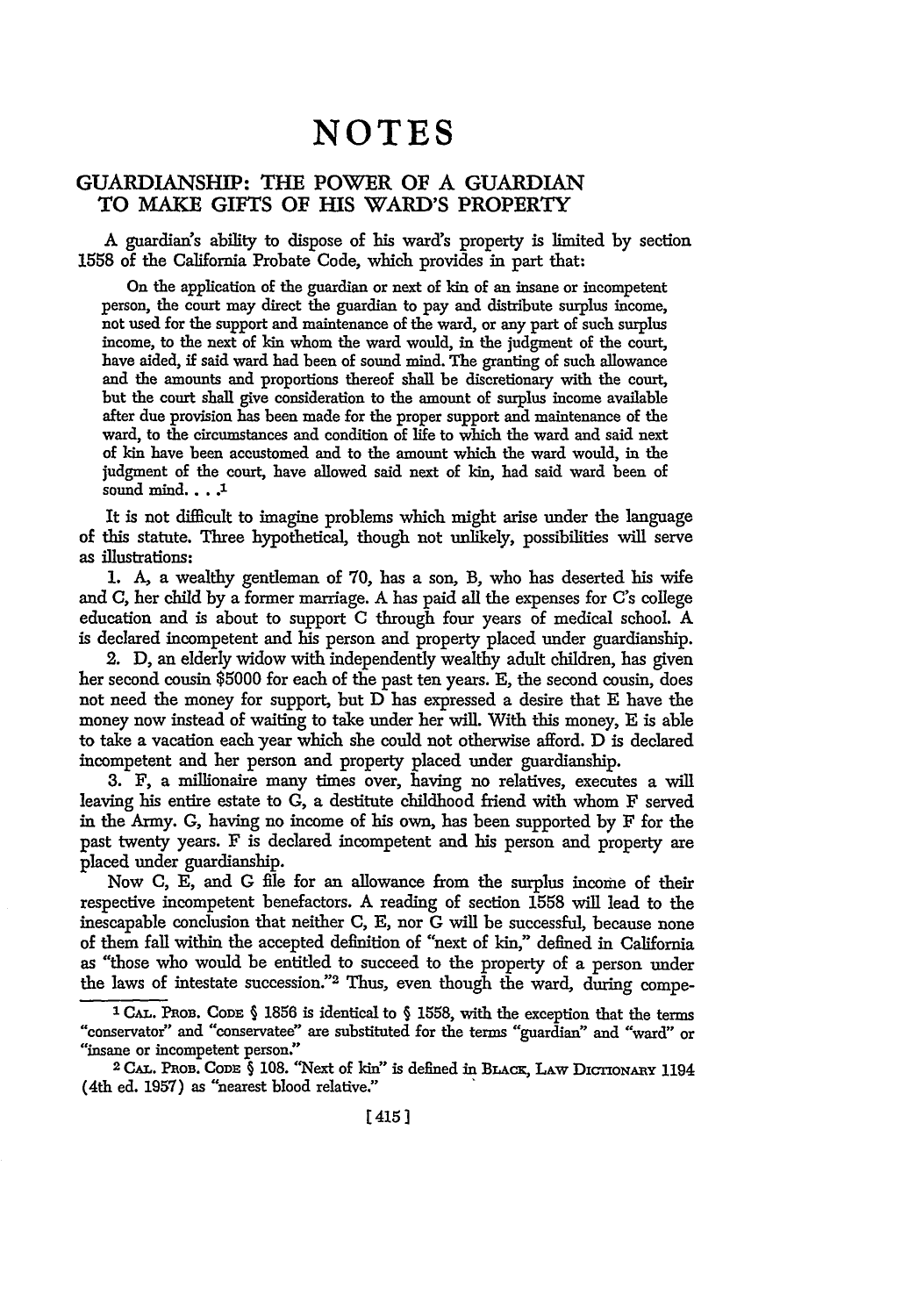tency, had made gifts to, or provided support for, a friend or relative, the existence of kindred of a nearer degree would exclude a friend or relative from that class of persons eligible for aid under section 1558. If the courts were to construe "next of kin," as used in section 1558, to include all-blood relatives, this inequity would be partially corrected. However, a judicial construction of this sort would torture the accepted definition of next of kin, and in any event, would not place a close friend of the ward in any better position than that in which he now stands. Since it is obvious that a change in the definition of next of kin is not an adequate solution, an answer must be sought elsewhere.

Even if a petitioner is the ward's next of kin, he may have another obstacle to overcome before he is granted an allowance. It is not clear from reading the statute whether the court would grant an allowance to a qualified petitioner where the only aid such petitioner had received prior to the ward's incompetency had taken the form of a gift. As a general rule, neither a court nor a guardian has the power to dispose of the property of the ward by way of gift, $3$  although in California an exception to this rule exists in favor of a charity to which the ward had been contributing prior to his incompetency.<sup>4</sup> Section 1558, as quoted above, does not specifically prohibit gifts of the ward's property, provided the donee is the ward's next of kin, but in order for the court to allow them it must be determined that the word "allowance" includes the term "gifts." Read as a whole, the statute seems to limit allowances to that amount needed for the support of the next of kin.5 This reasoning is supported by language in section 1558 which directs the court to consider the circumstances and condition of life to which the next of kin had been accustomed. However, the statute also states that: "the amounts and proportions thereof shall be discretionary with the court, but the court shall give consideration to . **.** . the amount which the ward would **. . .** have allowed said next of kin."6 The California courts have not discussed a distinction between support and gifts with reference to section 1558,7 and indeed, it may be a distinction too fine to draw.8 The California cases in point have turned on whether the ward, if competent, would have granted an allowance.9 Other courts do, however, discuss the "need" factor in determining what the ward would have done.<sup>10</sup> In the absence of statute, however, no cases have been found where a petition for an allowance was denied on grounds that it was not needed for support. Moreover, in several cases courts have awarded grants of the ward's surplus income even though it was obvious that the grants were not needed for

**5 Harris** v. Harris, **57** Cal. 2d **367, 370, 369 P.2d** 481, 483 **(1962).**

**6** *CAL.* **PROB. CODE** § 1558.

<sup>7</sup> Harris v. Harris, **57** Cal. **2d** 367, **369** P.2d 481 (1962); Guardianship of Hall, **31** Cal. **2d 157, 187** P.2d **396** (1947); Guardianship of Hudelson, **18** Cal. **2d** 401, 115

**P.2d 805** (1941). <sup>8</sup> For example, if the petitioner were living at the very edge of poverty and earning just enough to support himself, would a donation from the ward be a gift or support?

**9** See cases cited note 7 *supra.*

' <sup>0</sup> .See, *e.g., In re* Brice's Guardianship, 233 Iowa 183, 8 N.W.2d 576 (1943).

**<sup>3</sup>** Harris v. Harris, **57** Cal. **2d** 367, **369 P.2d** 481 (1962); Guardianship of Hall, **31** Cal. **2d 157, 187** P.2d **396** (1947) (dictum). See generally **39 C.J.S.** *Guardian & Ward* **§ 79** (1944).

**<sup>4</sup>** Guardianship **of** Hall, **31** Cal. **2d 157, 187 P.2d 396** (1947) (dictum).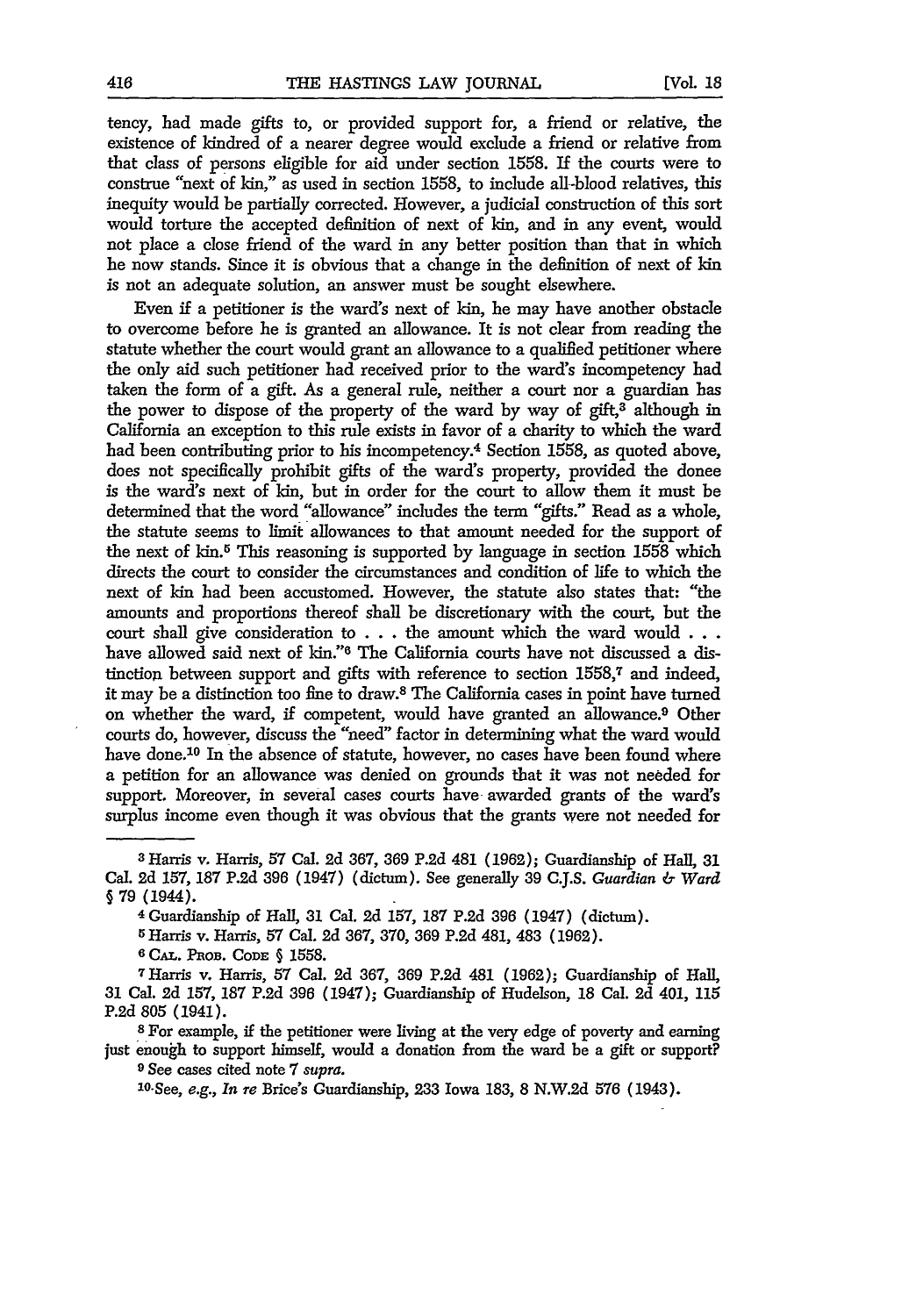support.<sup>11</sup> It seems, therefore, that where there is evidence that the ward, if competent, would have granted an allowance, the absence of need does not disqualify the petitioner.

Professor William F. Fratcher, in a cogent and scathing attack on the general rule prohibiting gifts of the ward's property, stated:

One of the cruelest features of the law of guardianship is the rule that the guardian may not give away the ward's funds, even with court authorization.  $\ldots$ A wealthy woman, whose property is under guardianship because of her occasional lapses of memory, may be deprived of the privilege of making regular contributions to her church and other charities and obliged to see her mother, her child, or her dearest friend live in poverty and die unnecessarily for the want of the means to purchase medical care. A retired business man, who had been making regular annual gifts to his children to minimize the federal estate tax on his estate, must stop when senile disabilities result in a guardianship of his property.  $\ldots$ <sup>12</sup>

It is conceded that Professor Fratcher's argument is less convincing in California than in some other states, since section 1558 makes provisions for those persons mentioned in his argument who qualify as next of kin. However,, if relatives who do not qualify under the existing statute are mentally substituted for those who do, the force of his argument is given its full effect.

#### *Are Stringent Restrictions Necessary?*

Having established the possibility that severe injustice may result because of the restrictions set out in section 1558, it becomes necessary to examine the historical basis of the rule to determine whether these restrictions are necessary. **If** it can be determined that reasons for these restrictions are invalid or do not exist, it would seem that a liberalization of section 1558 is justified. "When the reason of a rule ceases, so should the rule itself."'8 The law adapts itself to varying conditions and is modified so as to subserve the ends of justice under different circumstances. <sup>14</sup>

The doctrine that a court may, under proper circumstances, approve grants to a relative was first stated by Lord Eldon in *Ex parte Whitbread:15*

**I** have found instances in which the Court has, in its allowances to the relations of the Lunatic, gone to a further distance than grand-children—to brothers and other collateral kindred; and if we get to the principle, we find that *it is not because the parties are next of kin to the Lunatic,* or, as such, have any right to an allowance, *but because the Court* will *not refuse to do,* for the benefit of the Lunatic, *that which it is probable the Lunatic himself would have done ....* **<sup>16</sup>**

1 <sup>2</sup> Fratcher, *Powers and Duties of Guardians of Property,* 45 Iowa L. **REv.** 264, 315-16 (1960). **<sup>13</sup>**CAL. CiV. **CODE §** 3510.

<sup>14</sup> See Katz v. Walkinshaw, 141 Cal. 116, 74 Pac. 766 (1903).

152 Meri. 99, 35 Eng. Rep. 878 **(1816).**

*16 Id.* at 103, 35 Eng. Rep. at 879. (Emphasis added.)

*<sup>11</sup>In re* du Pont, 41 Del. **Ch.** 300, 194 A.2d 309 (1963); Smith v. Smith, 38 Ohio L. Abs. 503, 26 Ohio Op. 541 (Franklin County P. Ct. 1942). See also City Bank Farmers Trust Co. v. McGowan, 43 F. Supp. 790 (W.D.N.Y. 1942), *aff'd* 142 F.2d 599 **(2d** Cir. 1944), *aff'd in part, rev'd in part,* 323 U.S. 594 (1945).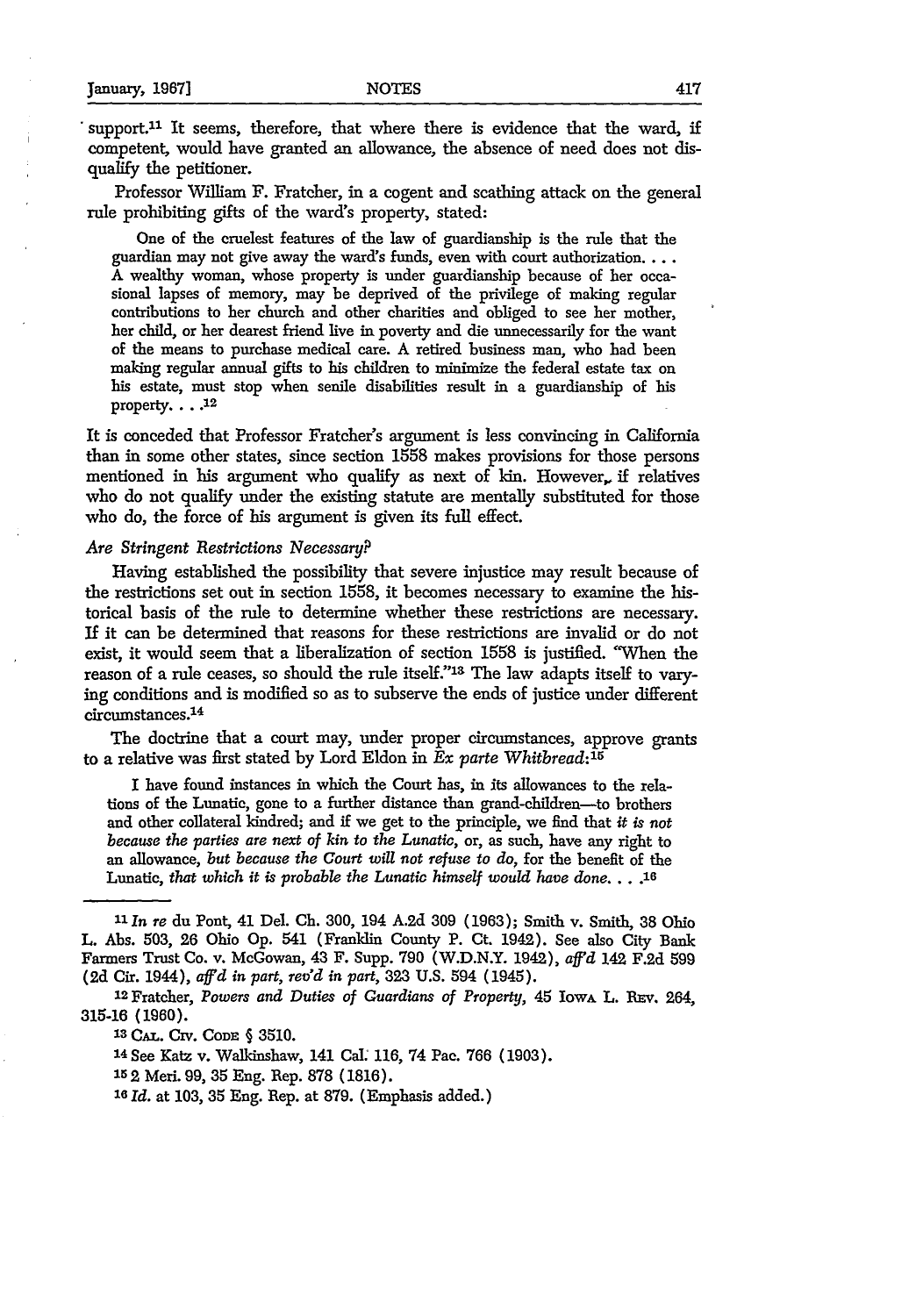*In Whitbread,* a niece of the incompetent petitioned for an allowance from her uncle's estate. It is not clear from the opinion whether the niece was also the next of kin, but reference is made to the Master's report<sup>17</sup> which stated, in essence, that the lunatic's immediate family should be provided for out of the allowance for the lunatic's maintenance and support, thus implying that kindred of a nearer degree existed.<sup>18</sup>

The *Whitbread* doctrine has been used extensively in both England and the United States to justify grants from the incompetent's estate to persons to whom the incompetent does not owe a duty of support.<sup>19</sup> Courts have, for example, permitted allowances to the ward's parents,<sup>20</sup> grandchildren,<sup>21</sup> brothers and sisters,<sup>22</sup> brothers and sisters of the half blood,<sup>23</sup> nephews and nieces,<sup>24</sup> cousins,<sup>25</sup>

**18** The English rule controlling disposal of the ward's property for purposes not connected with his support is codified in Part VIII, Mental Health Act, 1959, **7 &** 8 Eliz. 2, c. **72, §§** 102-03; "[The judge shall have the power to . . . make orders.., for **. . .** the gift of any property . . . for the maintenance or other benefit of members of the patient's family... and for making provision for other persons or purposes for whom or which the patient might be expected to provide **if** he were not mentally disordered ... *:'*

**<sup>19</sup>***A* similar argument, supporting a more liberal conclusion, was made in Note, 43 N.C.L. REv. 616 (1965).

*<sup>20</sup>*Gamble v. Leva, 212 Ala. 155, 102 So. 120 (1924); *Ex parte* Phillips, **130** Miss. 682, 94 So. 840 (1923); DeWald v. Morris, **-** Mo. App. -, 397 S.W.2d **738 (1965);** State *ex rel.* Kemp v. Arnold, 234 Mo. App. 154, 113 S.W.2d 143 (1938); Seley v. Howell, 115 Tex. 583, **285** S.W. 815 (1926); *In re* Strozyk, 156 Wash. 233, 286 Pac. 646 (1930) (for expenses as guardian). But *see* Lewis v. Moody, 149 Tenn. 687, **261** S.W. 673 (1924) (statute limited allowances to children or descendants); *In re* **Heek, 225** Wis. 636, **275** N.W. 520 (1937) (statute limited allowances to members of the

family). *<sup>2</sup> <sup>1</sup> In re* Scehley, 201 Misc. 522, **107** N.Y.S.2d 884 (Sup. Ct. 1951). <sup>22</sup> Farwell v. Commissioner, 38 F.2d **791 (2d** Cir. 1930); *In re* Buckley's Estate, **330** Mich. 102, 47 N.W.2d **33 (1951);** *In* re Carson, **39** Misc. 2d 544, 241 N.Y.S.2d **288** (Sup. Ct. 1962); *In re* Battin, **171** Misc. 145, 11 N.Y.S.2d 891 (Sup. Ct. 1939); *In re* Calasantra, 154 Misc. 493, 278 N.Y. Supp. **263** (Chautauqua County Ct. 1935). An allowance was denied in Monds v. Dugger, **176** Tenn. 550, 144 S.W.2d **761** (1940), where there was no showing that incompetent would grant an allowance if sane.

*<sup>23</sup> In re* Farmers' Loan & Trust Co., 181 App. Div. 642, 168 N.Y. Supp. **952** (1918),

*aff'd per curiam,* 225 N.Y. *666,* 122 N.E. 880 (1919). *<sup>2</sup> <sup>4</sup> 1n re* Brice's Guardianship, 233 Iowa 183, 8 N.W.2d 576 (1943); *In re* Ginsberg, **267** App. Div. 995, 48 N.Y.S.2d 240 (1944); *In re* Fleming, **173** Misc. 851, **19** N.Y.S.2d 234 (Sup. Ct. 1940); *In* re Farmers" Loan & Trust Co., 181 App. Div. 642, 168 N.Y. Supp. **952** (1918), *aff'd per curiam,* 225 N.Y. 666, **122** N.E. 880 (1919); Hambleton's Appeal, 102 Pa. 50 (1883); *In re* Blair, **1** Myl. & **C.** 300, 40 Eng. Rep. **390 (Ch. 1836).** Allowances were denied in *In re* Kernochan, 84 Misc. 565, 146 N.Y. Supp. **1026** (Sup. Ct. 1914) (ward's intent not pioved); *In re* Johnson, 111 N.J. **Eq.** 268, **162** At. 96 (1932) (evidence insufficient to show that ward would have granted allowance); Lewis v. Moody, 149 Tenn. 687, **261** S.W. 673 (1924) (statute limited allowances to children or descendants). *<sup>25</sup> 1n re* Flagler, 248 N.Y. 415, **162** N.E. 471 (1928) (second cousin); *In re* Frost,

L.R. 5 **Ch.** 699 (1870). Applications were denied in *In* re Darling, 39 **Ch.** D. **208** (1888) (no evidence of intent); *In* re Evans, 21 **Ch.** D. 297 (1882) (no intent).

*<sup>17</sup>Id.* at 99, **35** Eng. Rep. at 878.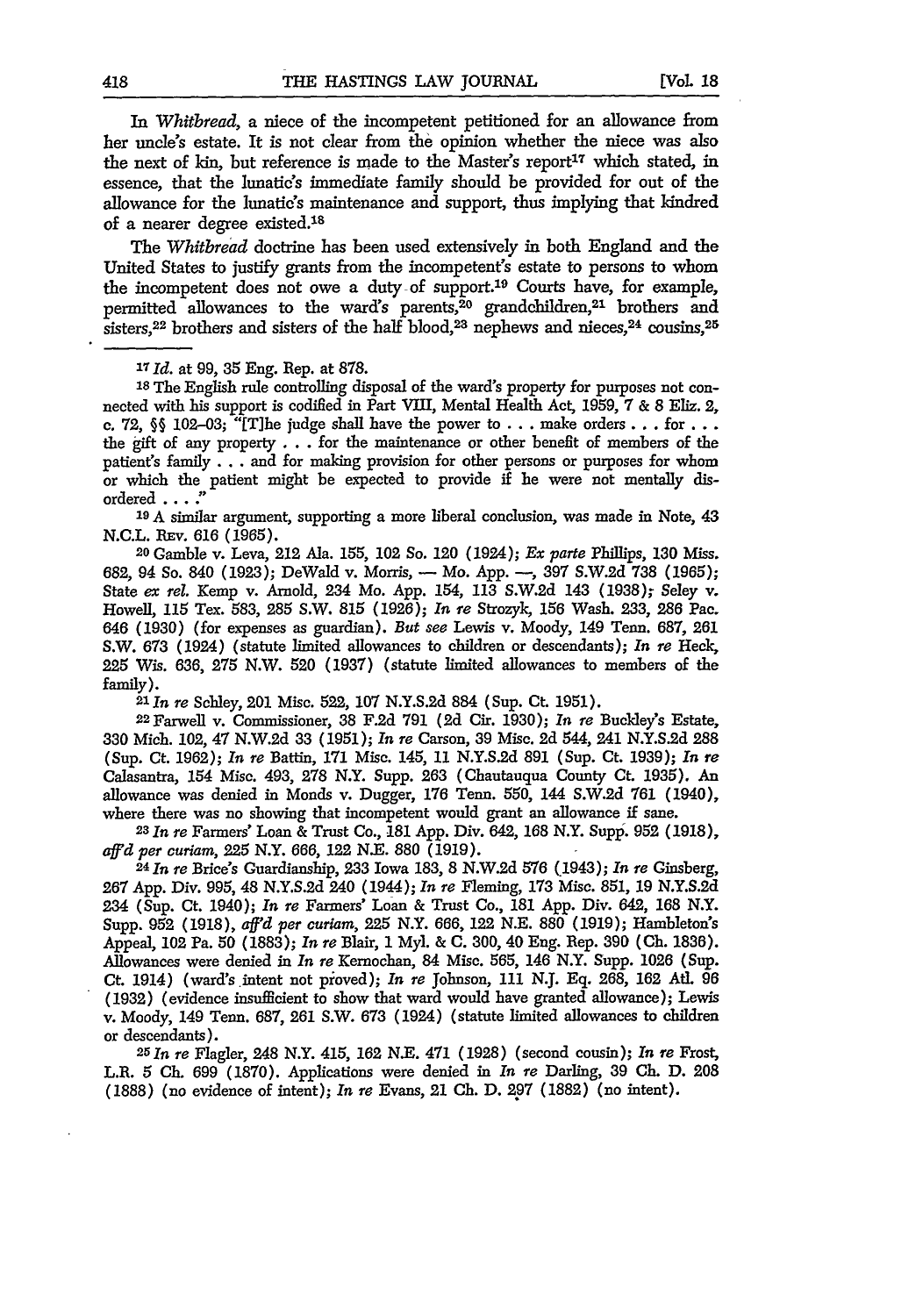friends, <sup>26</sup> and a retired servant.<sup>27</sup> Gifts to charity have been allowed, <sup>28</sup> but are usually limited to the amount the incompetent had been in the habit of giving.29 In general, the opposition, consent or support<sup>30</sup> of the next of kin has no effect on the court's decision. <sup>31</sup>

In recent years, several courts have granted a guardian authority to dispose, by way of gift, surplus income<sup>32</sup> and portions of the corpus of the estate, $33$  to presumptive heirs<sup>34</sup> or to charities<sup>35</sup> in order to reduce estate taxes and thereby increase the amount the heirs would take when the ward died. These eases placed great emphasis on findings that the ward, if competent, would have made the gifts. For example, in *In* re *du Pont,* the court said: **"I** am satisfied that the guardians have amply proved that the gifts will carry out a plan which he (the ward) would himself have instituted had be been capable of doing so. Therefore . . . I will authorize the guardians to make the proposed distributions **. . . :'as**

Since there is precedent for awarding grants to persons other than the next of **kin** for purposes other than support, and since it has been established that the existing statute has the potential for producing harmful results, if the policy considerations which support the restrictions in the existing statute can be refuted, it would seem that section 1558 should be revised. There are several reasons, however, which militate against a change in section 1558. First, in California, any friend or relative may petition the court for a declaration of incompetency.87 The existing language in section 1558, limiting grants to next of kin, could reduce the probability that a friend or relative, by design, will institute an action to declare a person incompetent in order to initiate a claim for part of such person's income. This reasoning, however, overlooks the obvious fact that such person is unlikely to benefit from having the ward's property placed under the supervision of the court, for he would still have the burden of showing that the ward, if competent, would have made such a grant. Indeed, it seems more probable that

**26** In *re* Heeney, 2 Barb. **Ch.** 326 (N.Y. 1847). *<sup>2</sup> <sup>7</sup>*

*In re* Earl of Carysfort, Craig & **P. 76,** 41 Eng. Rep. 418 **(Ch.** 1840).

**<sup>28</sup>In** *re* Heeney, 2 Barb. **Ch. 326** (N.Y. 1847). 20 See, e.g., Harris v. Harris, 57 Cal. **2d** 367, **369** P.2d 481 (1962); Guardianship of Hall, **31** Cal. 2d 157, **187** P.2d 396 (1947); *In* re Brice's Guardianship, **233** Iowa **183,** 8 N.W.2d 576 (1943); Citizens' State Bank v. Shanklin, 174 Mo. App. 639, 161 S.W. 341 **(1913);** *In re* Stricldand, L.R. 6 **Ch. 226** (1871). *But see In re* Kenan, **262 N.C.**

627, 138 S.E.2d **547** (1964). *<sup>80</sup>*In *re* Calasantra, 154 Misc. 493, 278 N.Y. Supp. 263 (Chautauqua County Ct.

1035).*81Ex parte* Whitbread, 2 Meri. **99, 35** Eng. Rep. **878 (1816);** *In re* Darling, 39 **Ch. D. 208 (1888).**

*<sup>3</sup><sup>2</sup> In re* du Pont, 41 Del. **Ch.** 300, 194 A.2d **309 (1963);** *In re* Kenan, 262 N.C. **627, 138** S.E.2d 547 (1964); Smith v. Smith, **38** Ohio L. Abs. 503, 26 Ohio Op. 541 (Franklin County P. Ct. 1942).

*3 <sup>8</sup>In re* du Pont, *supra* note **32;** *In* re Carson, **39** Misc. 2d 544, 241 N.Y.S.2d 288 (Sup. Ct. **1962);** *In re* Kenan, *supra* note **32.**

*3 <sup>4</sup> In re* du Pont, 41 Del. **Ch. 300,** 194 A.2d **309 (1963);** *In re* Carson, *supra* note **33;** Smith v. Smith, **38** Ohio L. Abs. 503, 26 Ohio Op. 541 (Franklin County **P.** Ct 1942).*85* In *re* Kenan, 262 N.C. 627, 138 S.E.2d 547 (1964).

**<sup>8641</sup>**Del. **Ch.** 300, 315, 194 A.2d 309, 317 (1963). **<sup>87</sup>CAL. PnoB. CODE §** 1461.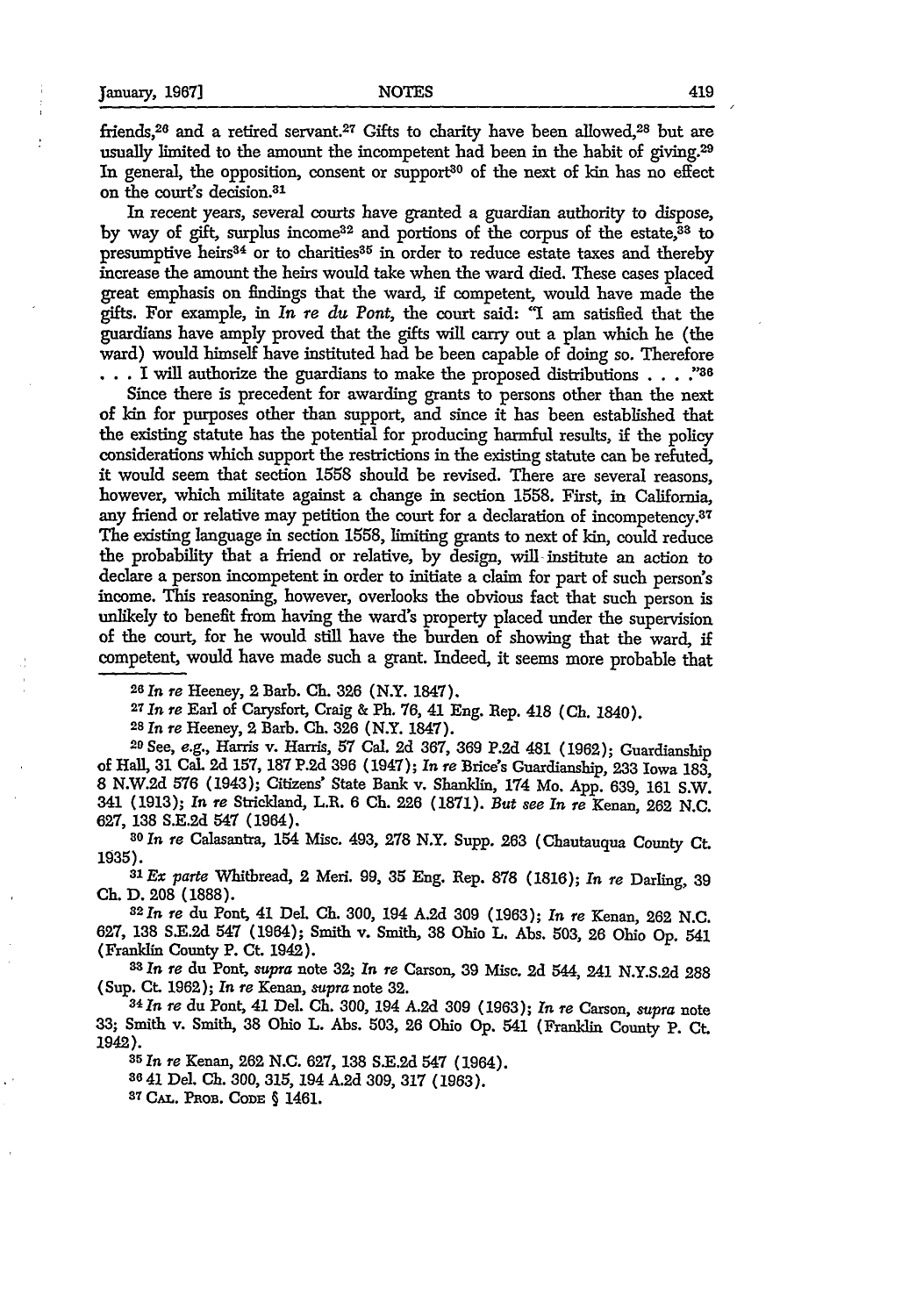a next of kin would bring a spurious action to declare the person incompetentin order to preserve his expectancy in the ward's estate. If the action was successful, the ward could not dissipate his estate and the next of *kin's* expectancy could not be defeated by the creation or change of a will. A second possible reason is that a transfer of income from the ward's estate would be in derogation of the next of kin's expectancy in the ward's estate. This objection is mooted where the ward bad executed a will which disregarded the next of kin; here no reason exists for allowing only the next of kin to receive grants of surplus income. Even if the ward were intestate, a person other than the next of kin would be required to come forth with evidence sufficient to show that the ward, if competent, would have aided him. Also, the next of kin does not have a vested interest in the estate of the ward until such ward's death intestate, so it seems that an allowance to another would not be in derogation of the interest of the next of. kin. Finally, it is generally recognized that the court's duty is to supervise the management of the incompetent's estate and preserve it for the day he regains his competency. However, since a grant of surplus income would not diminish the estate, it cannot be said that granting surplus income is incompatible with the court's duties.

Conversely, there are several reasons which support a change in the statute. A change would allow the court to give effect to the ward's intentions, thereby eliminating some of the undesirable-consequences of his incompetency. In some cases, an allowance would prevent a donee from becoming a public charge, thereby benefitting the community by removing a burden which it would otherwise have to bear. In addition, an exception to section 1558 already exists in favor of charities.<sup>38</sup> It seems that the reason for this exception is the favored position which charities occupy in the eyes of the law. Although it is not within the scope of this note to explore the reasoning behind the favored position of a charity in this particular situation, it could be reasonably argued that since the charity will use the grant to benefit others, the ward should be permitted to benefit others directly. Finally, tax savings may result which would benefit both the donor and the donee.<sup>39</sup>

While section 1558 is supported by policy considerations, it is submitted that these considerations are outweighed by policies which favor elimination of the "next of kin" provision. The word "person" should be substituted for "next of kin" in section 1558, thereby meeting the objections discussed above. In deciding whether to authorize grants of the ward's surplus income under such a revised statute, a court should consider the past conduct of the ward,<sup>40</sup> the ward's present and future maintenance requirements (considering age and life expectancy), $41$ 

aSHarris v. Harris, **57** Cal. 2d **367, 369 P.2d** 481 **(1962);** Guardianship of Hall, **31** Cal. **2d** 157, **187 P.2d** 396 (1947).

*<sup>39</sup>*See, e.g., *In re* du Pont, 41 Del. **Ch.** 300, **194** A.2d 309 (1963); *In re* Kenan, 262 N.C. 627, **138** S.E.2d 547 (1964).

<sup>40</sup> A court could possibly use a liberal subjective standard as proposed in Comment, 17 CALIF. L. REV. 175 (1929). "Determine what had been the past course of conduct of this particular lunatic, and on the basis" of such facts determine what it is probable that he, or she, would do in this particular instance." *Id.* at 178.

<sup>41</sup> See, *e.g.,* cases cited note **32** *supra.*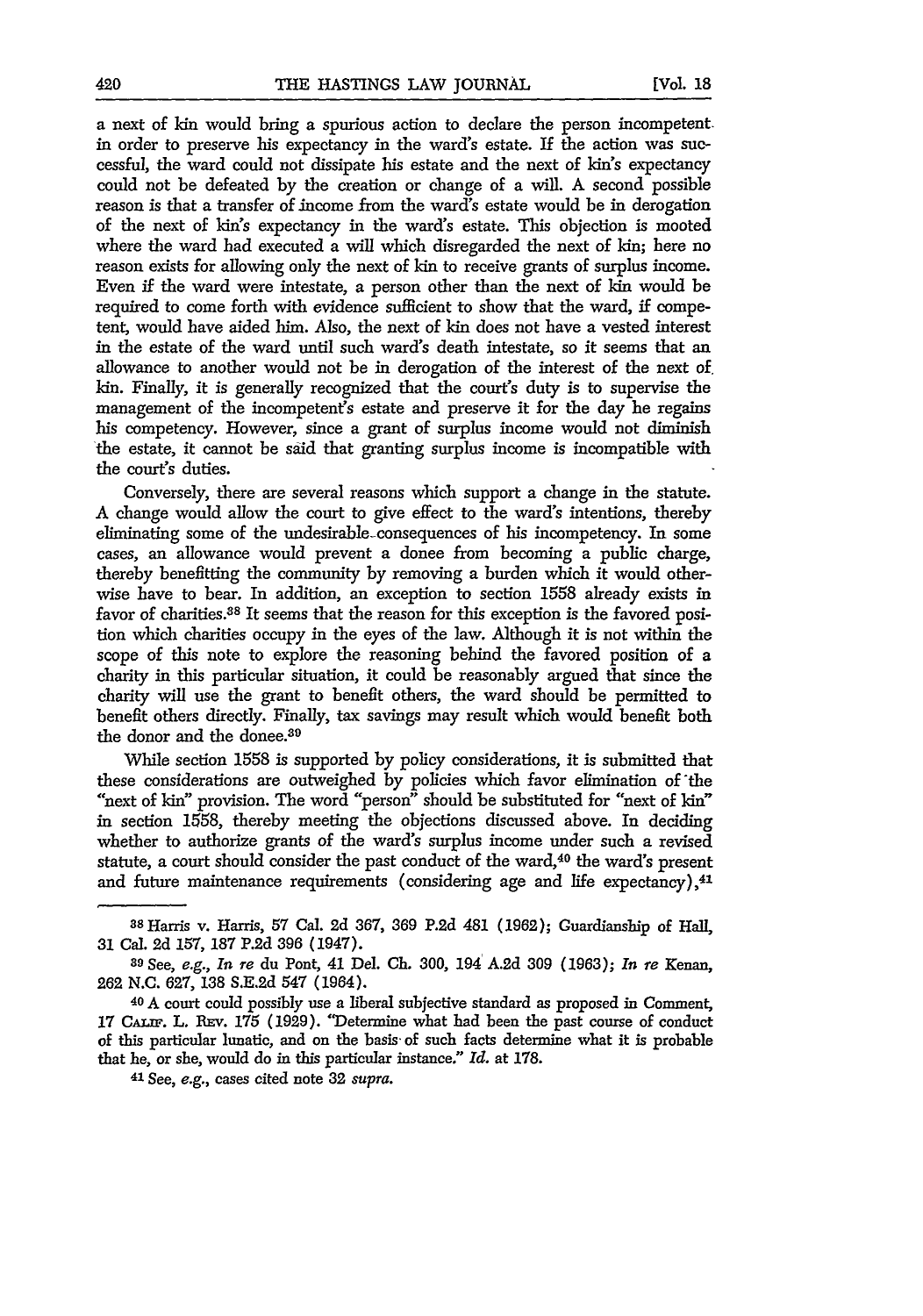existing wills or estate plans,  $42$  the ward's relationship with the donee,  $43$  and the extent of the ward's incompetence. <sup>44</sup>

Section 423 of a proposed revision to the Model Probate Code<sup>45</sup> provides: "The court will exercise, or direct the exercise of its powers . . . to make gifts exceeding one year's income of the curatelic property . **. .** only if satisfied, after due notice and hearing, that the curatel, if of age, not disabled and present, would do so himself."<sup>46</sup>

Professor Fratcher, commenting on this section, wrote: "[T]he creation of such authority is necessary if the property of disabled persons is to be protected against ruinous taxation **. .** ."47 It would seem, however, that while tax avoidance may be a worthy objective, tax considerations are important only in so far as they can be used to determine what the ward would have done.48 It is possible that the ward gave no thought to tax planning during his competent period. It does not follow that the court or guardian should do his estate planning for him.

To the extent that the court's authority is based on the doctrine that the court should not refuse to do what the incompetent would have done, the need of the particular person or organization applying for a grant should be considered only if, and to the same extent as, the ward would have considered need in making his decision. This conclusion is clearly consistent with the *Whitbread* doctrine, as discussed above, and seems to be more acceptable in view of the difficulties mentioned previously, in distinguishing gifts from support.<sup>48</sup>

One writer, although conceding that most cases do not support his view, has challenged the doctrine that the court's authority is based on what it finds the incompetent would have done.<sup>50</sup> After quoting out of context from *Ex parte Whitbread, he states:* "[T]he rule probably should have been that the court will do what it would have been wise and prudent for the incompetent to have done. **... 51** The passage from *Whitbread* (quoted portions in italics) reads as follows: "[Tihe Court does not look at the mere legal demands which his wife and children may have upon him, and which amount, perhaps, to no more than may keep them from being a burthen (sic) on the parish,--but, considering what the Lunatic would probably do, and *what* it *would be beneficial to him should*

42 See, *e.g., In re* Kenan, 262 N.C. 627, 138 S.E.2d 547 (1964); Smith v. Smith, 38 Ohio L. Abs. 503, 26 Ohio Op. 541 (Franklin County P. Ct. 1942).

**<sup>43</sup>**See, e.g., Guardianship of Hudelson, 18 Cal. 2d 401, 115 P.2d 805 (1941); *In re* du Pont, 41 Del. Ch. 300, 194 A.2d 309 (1963).

**<sup>44</sup>**See, *e.g., In re* Kenan, 262 N.C. 627, 138 S.E.2d 547 (1964); Smith v. Smith, 38 Ohio L. Abs. 503, 26 Ohio Op. 541 (Franklin County P. Ct. 1942).

*45* First Tentative Draft of Revised Part IV, entitled Protection of Persons Under Disability and Their Property. This is discussed in Fratcher, *Uniform Guardianship Legislation,* 64 MicH. L. REv. 983 (1964).

**46** Section 401(g) of the First Tentative Draft, Revised Part IV, **MODEL PROBATE CODE** defines "curatel" as "a person who has been adjudged to be disabled."

**<sup>47</sup>**Fratcher, *supra* note 46, at 1000.

**<sup>48</sup>**See *In re* Kenan, 262 N.C. 627, 138 S.E.2d 547 (1964).

49 See note 8 *supra.*

**50** See Note, 43 N.C.L. REv. 616 (1965).

**<sup>51</sup>***Id.* at 620.